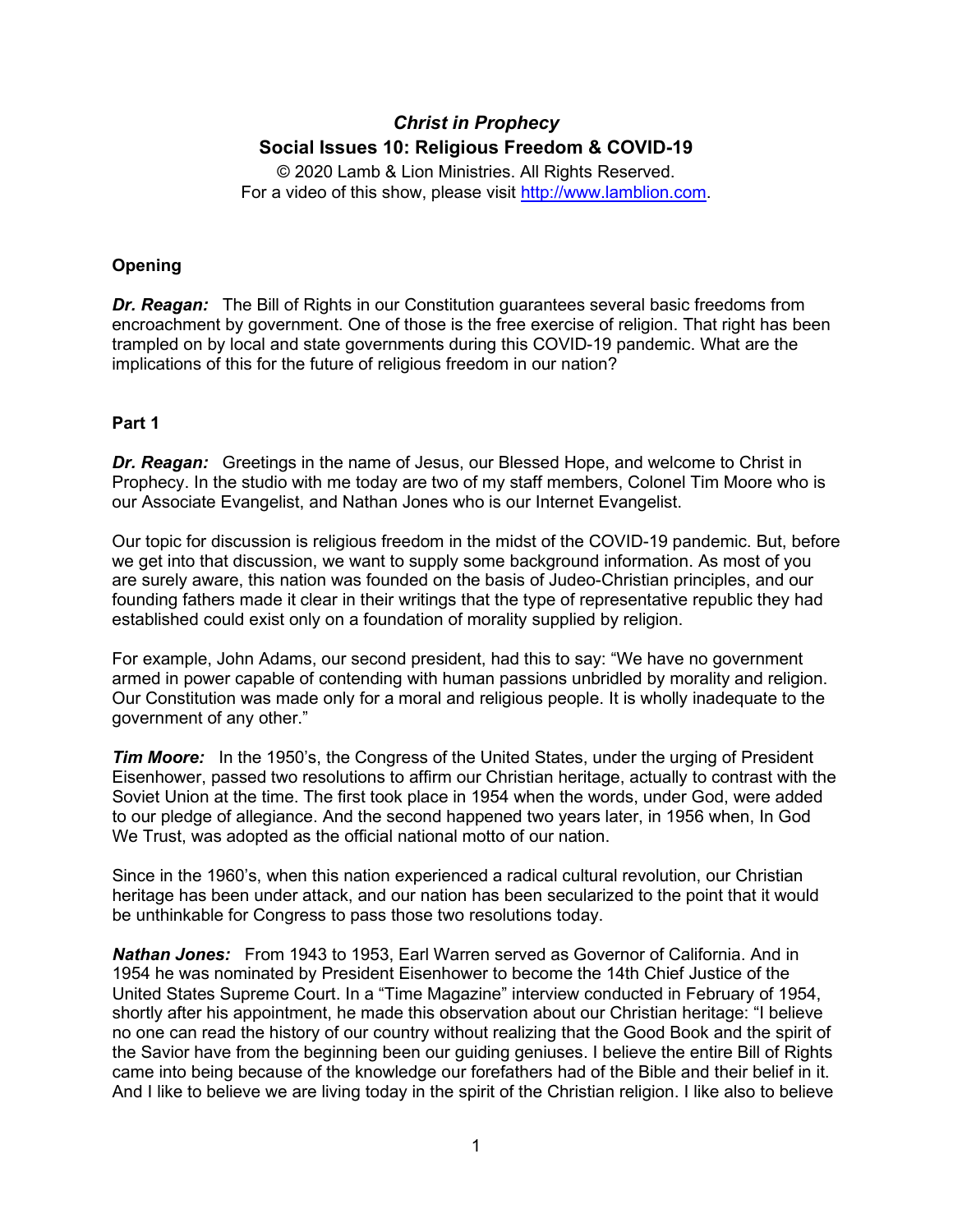that as long as we do so, no great harm can come to our country." Again, our nation has secularized so quickly in recent years that if a Supreme Court nominee were to make such a statement today, I have no doubt that he would be overwhelmingly rejected.

*Dr. Reagan:* During the Obama Administration, the President constantly referred to the motto of the United States as being e pluribus unum, meaning, out of many, one. He did this repeatedly in an obvious attempt to undermine the official motto, In God We Trust.

He did something else as well, that was equally sinister, but very subtle. President Obama never referred to the Bill of Rights guarantee of the free exercise of religion. Instead, he reworded it to say freedom of worship. Now, folks, that is a very serious rewording, because all that phrase guarantees is the freedom to worship God as you please in your church, synagogue, temple, or mosque.

The new surge of Progressivism in this country is based on a hatred of Christianity. If you don't believe that, then just type the word, Christianity, in Google and see the number of hate-filled articles that come up. Or type the name of a Christian leader like Franklin Graham.

*Tim Moore:* Speaking of Franklin Graham, his relief organization, called Samaritan's Purse, supplied free medical care to hundreds of virus victims at a field hospital he erected in Central Park in New York City. Yet, despite providing such extensive and loving care, free of charge, New York leaders were vocally hostile toward him and his ministry. For example, New York State Senator Brad Hoylman said, "It is a shame that the federal government has left New Yorkers with no other choice but to accept charity from bigots."

*Nathan Jones:* Well, folks, there is nothing that Liberal and Progressives love more than a crisis, right? Because they know it can always be utilized for the purpose of increasing the power of government at the expense of the individual liberties. A good example of this occurred in the current pandemic that can be found in the draconian rules handed down to churches by the ultra-liberal governor of Virginia, Ralph Northam. He mandated that no church could hold a gathering of more than 10 people. And he stated that violations would result in a penalty of up to a whole year in jail and a \$2,500 fine. Enforcing this mandate, police raided a church on Palm Sunday in the midst of their service and served a summons to its pastor. The church seated 293. And there were 16 people present, and they were all wearing masks, and all scattered across the auditorium in respect of the distancing rules.

*Dr. Reagan:* Even worse, in California, Governor Gavin Newsom, one of the most liberal governors in our nation, issued an outright ban on churches assembling during the virus crisis. When a church in Lodi, California, located south of Sacramento, proceeded to conduct services with 30 people present, the police entered the church during the service and told them that they were defying the governor's order. The church responded with a cease and desist letter sent to the city and argued they had a First Amendment right to gather and practice their religion.

Incredibly! Incredibly, a federal judge in Sacramento upheld the Governor's order on the basis that churches were not singled out because the same rule was applied to other organizations like movie theaters. Now, I say "incredibly," folks, listen to this, because there is no guarantee of freedom of entertainment in the Constitution, whereas there is a specific guarantee of the free exercise of religion. There is absolutely no justification for comparing a church to a movie theater.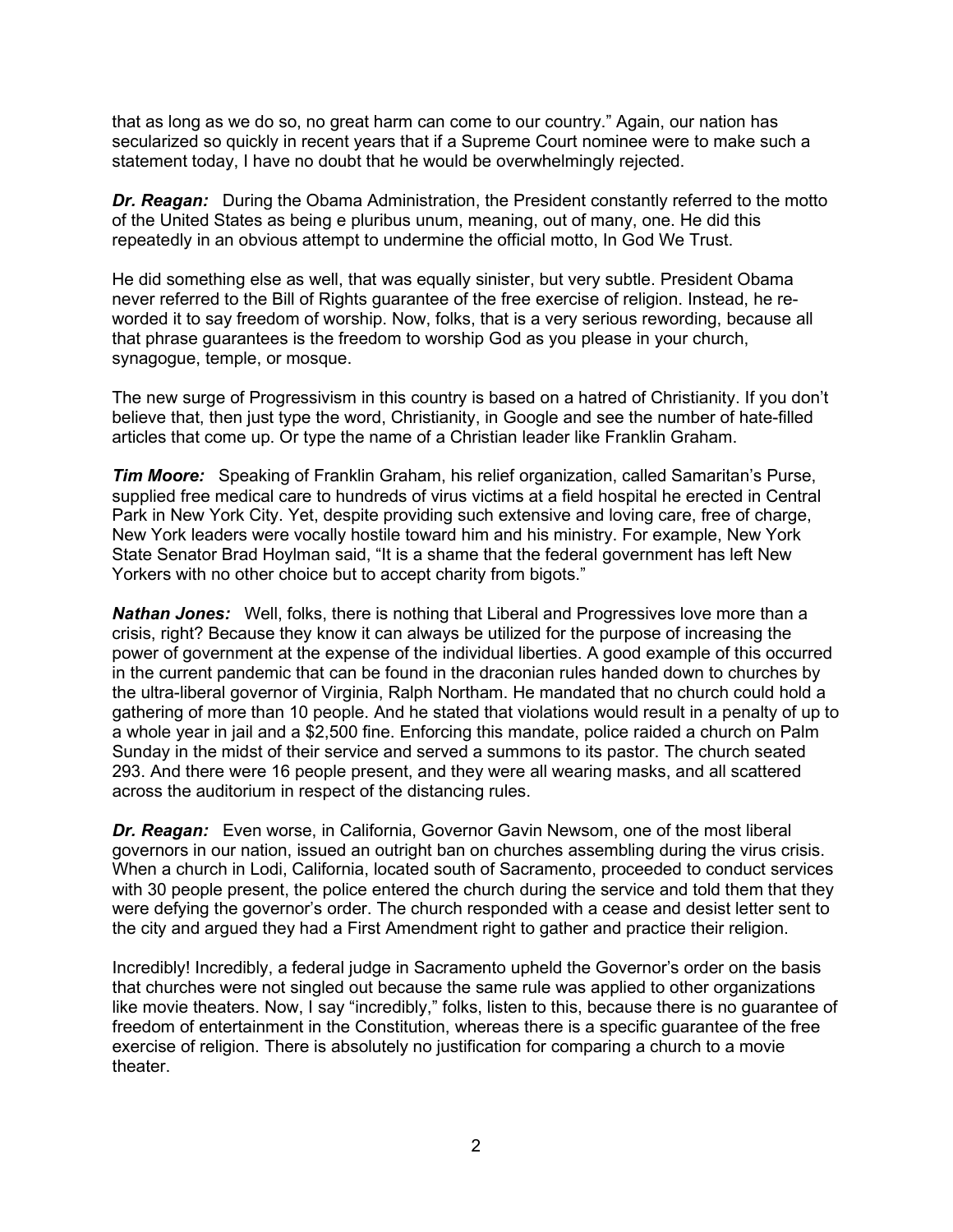*Nathan Jones:* Like the Governor of California, Mississippi Mayor Errick Simmons issued an order banning all church services, including drive-in services. The Greenville city police department enforced the order by ticketing church members with \$500 fines for attending a drive-in church service.

The Governor of New Jersey, Phil Murphy, he issued an order banning large gatherings. And under that order, 15 men were arrested for attending a synagogue service. When the governor was asked about his constitutional basis for the arrests, he replied, "That's above my pay grade. I wasn't thinking of the Bill of Rights when I issued the order."

*Dr. Reagan:* Oh, my. Tim let's turn to you for just a minute, you know some of the worst violations of religious freedom during this pandemic have occurred in your home state of Kentucky, where you served in the Kentucky Legislature for 13 years, so you should know a lot about this. Tell us about it.

*Tim Moore:* Well, it is very sad, Dave, because obviously I do still live in Kentucky at the time, and Kentucky is considered by some there to be part of the Bible Belt. A lot of states claim to be the buckle on the Bible Belt, but Kentucky still has a heritage that would harken toward a Christian foundation. And yet, our current governor, Andy Beshear, has discounted any respect for faith. As matter of fact he has made several proclamation and orders that would seem to trample on religious freedom. As a matter of fact, he said that you could not gather as a church. He said you could not hold worship services. The mayor of Louisville even said you couldn't have drive-in worship services.

#### *Dr. Reagan:* With people in their car!

*Tim Moore:* Of course, with people in the car. And we finally had federal judges who have pushed back on some of these draconian orders, but I observe that the governor does not have that constitutional authority in our Constitution or even by our laws.

I called his office personally and I talked to his legal counsel and said, "Where does the governor get the authority to make these orders, because a governor does not have that authority?" And they said, "Well, he is a lawyer. He understands the Constitution. And so, you can trust that whatever he dictates, and orders is constitutional." I said, "No, no, no I have actually sworn an oath to the Constitution on many occasions, both as a legislature, as a military officer, I know what the Constitution says." And their response was, "Oh." And I said, "And he doesn't have that authority. Cite the statue or the portion of the Constitution." And they said, "Well, sir, we don't really have any need to talk to you." Because obviously they could not. Those orders being given by these various governors, or by mayors, are not lawful.

And let me just say this as a military officer we were always told there is such a thing as an unlawful order. And when a person in a position of authority gives an unlawful order, the person who follows that unlawful order is just as liable as the person who gave the unlawful order.

*Dr. Reagan:* Tim, that was one of the principle of the Nuremberg War Crime Trials.

*Tim Moore:* It certainly was.

*Dr. Reagan:* All the Nazi officials said, "We were following orders." And we took the position if you are given an order that violates the fundamental law of nature, the law of God, you are obligated to disobey.

*Tim Moore:* Disobey that order, exactly right. Our governor had State Police going and recording the license plates of people gathered at church services.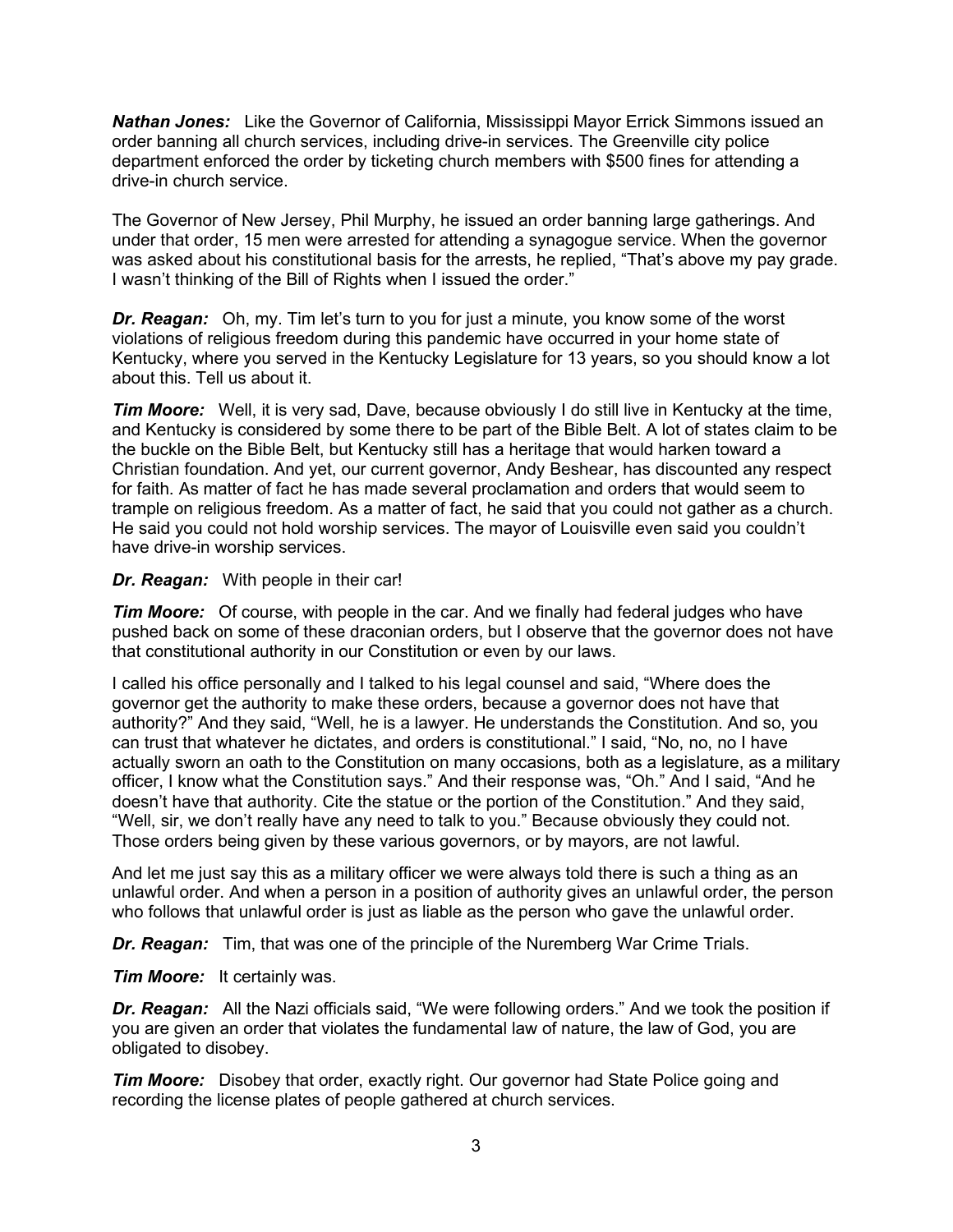*Nathan Jones:* Didn't they pour nails all over a church parking lot?

*Tim Moore:* Someone poured nails all over the church parking lot in the driveway entering to that church.

*Nathan Jones:* So, they couldn't go it.

*Tim Moore:* And so, the point is, I have many friends who are in police services and in the State Police even and I know they feel under great conviction. But I would urge anyone in a position of authority to push back on these unlawful orders that are being given by governors.

*Dr. Reagan:* In fact, that happened in California there were sheriffs who said, "We are not going to enforce these things."

#### *Tim Moore:* Exactly.

*Dr. Reagan:* They are just a violation of our rights.

*Tim Moore:* Well, tragically in Kentucky our governor has even said that relative to some recent legislation to protect unborn life he said, "I have to veto any bills dealing with unborn life because I don't want to be divisive in this time of crisis." Well, folks, I can't think of anything more divisive then trampling on constitutional rights including our right to religious liberty which was guaranteed in the very first of the Bill of Rights.

*Dr. Reagan:* The mayor of Kansas City, Missouri probably went further than anybody. He said, "If you hold a church service we want the name, address, telephone number of every person who attends that service." That's what the Nazis did in Germany when they went to the synagogues and said, "We want the name, address and phone number of everybody coming to this synagogue."

## *Tim Moore:* Exactly right.

*Nathan Jones:* What a time period where the president has to declare by executive order that churches are essential. Well, folks, we have given you a lot of evidence of how basic religious freedoms in our nation are under attack. We are going to pause for a moment for an announcement, and then we will return to discuss the implications of these infringements on our Bill of Rights' guarantee of the free exercise of religion.

## **Part 2**

*Dr. Reagan:* Welcome back to Christ in Prophecy and our discussion of the erosion of religious freedom in our nation. Tim let's start with you. You are a former legislature, you served in the Kentucky State Legislature for 13 years, in fact up until just recently you were in the legislature. And I think that you can better than Nathan and me respond to the question of: Is religious freedom, Christianity in particular, under attack today in our nation?

*Tim Moore:* I would say it certainly is. And we've made evidence of that even in our first segment. But, folks, what you don't sometimes realize is even in a legislative body there are people who day in and day out are trying to undermine our religious liberties. I'll never forget one of the leaders of the Kentucky House of Representatives, matter of fact our Speaker Pro Tem who is no longer there one time during a discussion about a particular bill, hearing that Christians, including legislatures there making advocacy that day were very concerned about the encroachment on liberties. He got up and he made a speech when he said, "Christians! Christians! I'm tired of all these Christians." Well, folks that was true statement of his sense.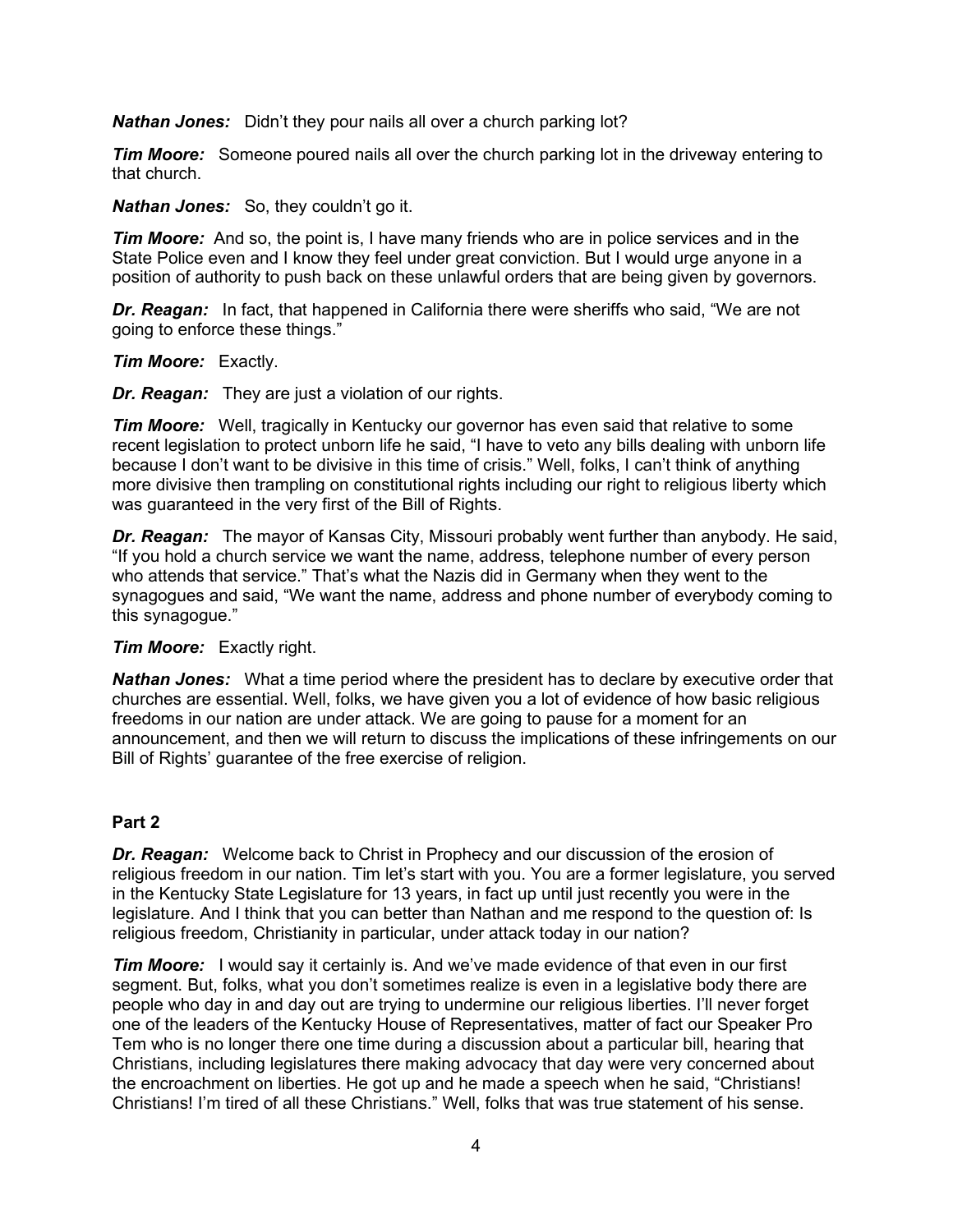*Dr. Reagan:* He was a powerful man.

*Tim Moore:* Very, very powerful. And obviously the direction already in recent years has been to undermine our very liberties.

*Dr. Reagan:* And that was a Republican.

*Tim Moore:* No, that one was a Democrat.

*Dr. Reagan:* That was a Democrat, alright.

*Tim Moore:* That was a Democrat.

*Dr. Reagan:* Go ahead.

*Tim Moore:* Well, on and on, and we see this not only at the state level, at the national level. You are seeing recently where people are trying to undermine Christian parents' authority to instruct their own children. And there are people who are saying, "We need to take children out of the clutches of their parents, lest they infest them with these unhelpful doctrines like Christianity."

*Dr. Reagan:* Well, I think this is going to be a major thing on the part of the Progressives in the future, we got to do away with homeschooling; because they want those children from the time that they come out of the womb.

*Tim Moore:* Well, just recently the governor of Michigan and part of her crazy rant said that we need to outlaw homeschooling right now because we don't want parents actually instruction their own children, especially people of faith.

*Nathan Jones:* But she closed down the schools, so nobody is learning anything.

*Tim Moore:* Yeah, well that's another problem all together. No, we've seen this over, and over again at the legislative level but it comes down even to the local level. Here in Texas the mayor of Houston at one point just a few years ago said that she wanted every pastor to turn in a script of their sermon so they could determine in advance if it would be offensive to people involved in the sexual revolution.

*Dr. Reagan:* Yes, she was a lesbian.

*Tim Moore:* Well, of course. But she was also a Democrat and yet, she was trying to use the power of her office to squelch any kind of speech that would be unwanted by the government.

**Dr. Reagan:** And the pastors of Houston, including pastor from all over Texas stood up to her and said, "You'll do that over our dead bodies." And she backed off.

*Tim Moore:* And she backed off. But you know what is sad?

*Dr. Reagan:* We need to stand up more often.

*Tim Moore:* We do. But a lot of people don't. I'll give you an example.

*Dr. Reagan:* Tell, about that story you told me the other day about.

*Tim Moore:* Even here in Texas, I have an airline pilot friend who arrived on a flight. Got off the airplane.

*Dr. Reagan:* A domestic flight.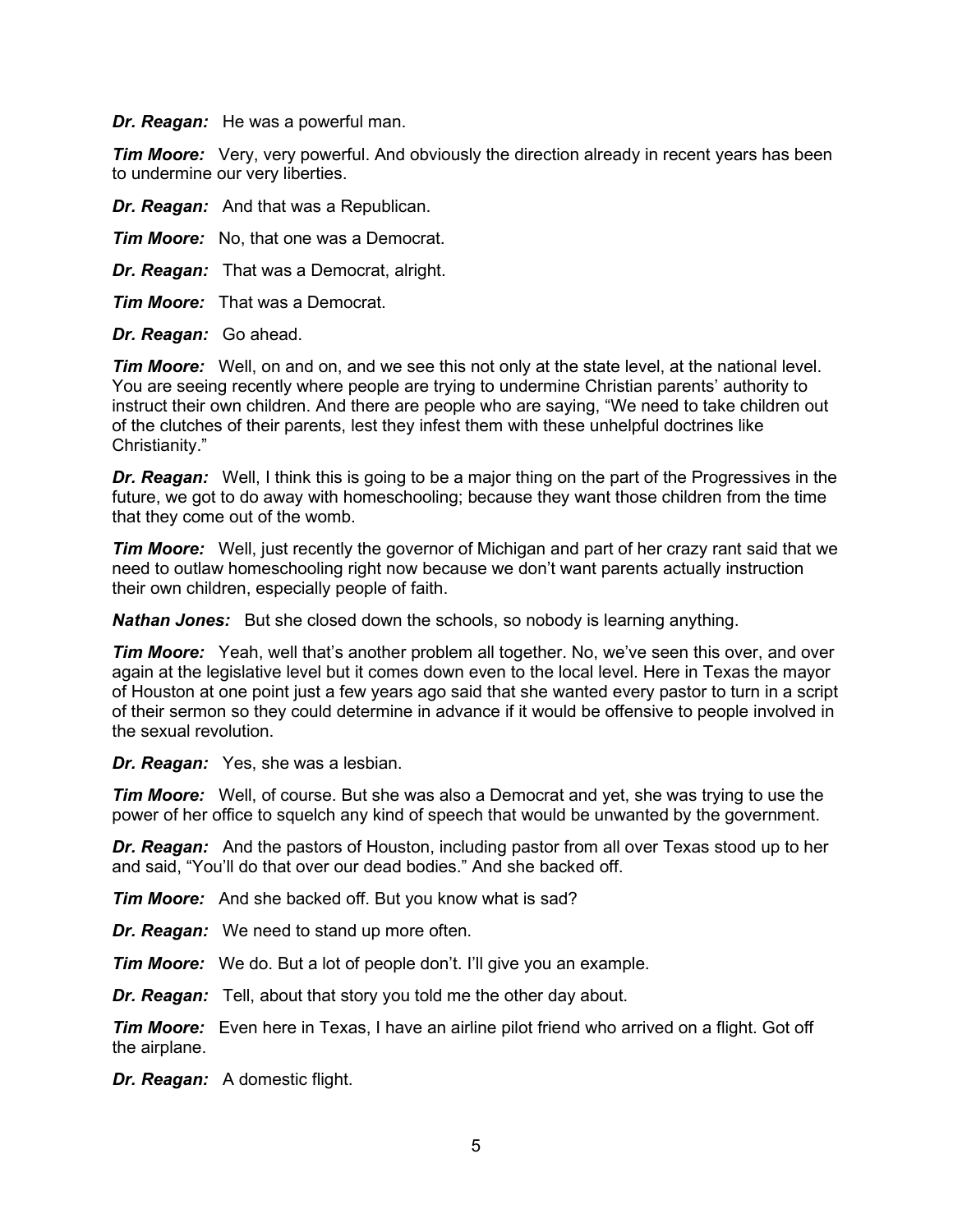*Tim Moore:* A domestic flight. And he's a pilot. And he was met by a police officer who said, "Did you fill out your form yet?" He said, "No, I didn't fill out any form." He said, "Well, you need to go talk to that officer over there." There is a very large, very imposing officer said, "Here sign this form." He said, "What is this form?" "Well, it gives us the authority to come into your home anytime we want if we determine that you have been exposed to the COVID virus. And he said, "I'm not signing that form." He said, "Well, you have to sign before you can leave this building."

### *Dr. Reagan:* So, he is giving up a constitutional right.

*Tim Moore:* Giving up a constitutional right. So, my friend pulled out a letter that he has as a pilot that says I am an essential worker, and I don't have to sign anything. But he said, "Just as an American." This gentleman is a former Air Force pilot as well, he said, "I've been through advanced interrogation training, this is a classic technique of interrogation for you to get me to sign a form." As a matter of fact, the police officer said, "I'll tell you what, you don't have to fill it out, we'll fill it out for you. You just sign the blank form."

#### *Dr. Reagan:* Sign a blank form?

*Tim Moore:* Sign the blank form, I'll fill it all out for you. And my friend said, "I'm not signing a blank form that's what they would have you do in a communist interrogation." And finally, the police officer said, "Well, fine, then just get out of here." But you know what? My friend watched every other person getting off that airplane signed away their rights.

#### *Dr. Reagan:* Their constitutional right.

*Tim Moore:* Giving a document saying that the police had the authority to come into their home anytime they want because of the fear of the coronavirus. Folks, this is not just a threat in some foreign land, this is a threat right here in America, and people are willingly giving up their rights just because of ignorance, as much anything.

*Nathan Jones:* Well, that makes me wonder, because as the coronavirus crisis happened churches willingly wanted to help, we wanted to participate. We were willing to close our churches down. We were willing to do social distancing, wearing the mask all that because we want to help combat the virus crisis. Now that the crisis is abating do you see that churches can still do more to help, or are we getting to the point now that we are now giving up our religious liberty?

*Tim Moore:* I think we are giving up religious liberty. Our governor in Kentucky who has been so very divisive on this issues, and really gone far beyond his authority that is given to him by constitution or statue. Recently released a press statement where he touted the largest church organization in Kentucky; the Kentucky Baptist Convention, which I'm technically part of, and they were touting, "Oh, the governor is working with us so well." Folks, he is not working with us in a way that is positive and helpful in terms of respecting our religious liberties. And so, I think it is very dangerous for churches to get in bed with the government in this regard. Churches need to be pushing back and saying, "We will pray for you. We obviously know what scripture says about honoring those in authority over us. We are going to pray for all of our leaders. As a matter of fact, we will pray for those who are non-believing even more fervently because we want the Lord to impact their hearts. But we are not going to yield, we are not going to bow the knee to Caesar, we have to obey God."

*Dr. Reagan:* Let me read you a series of statements and I want to get your response to these. Philosopher Bertrand Russell, "Neither a man, nor a crowd, nor a nation can be trusted to act humanly or to think sanely under the influence of great fear." Text message to me received just a week ago from an unknown person, "This pandemic has shown that most Americans are so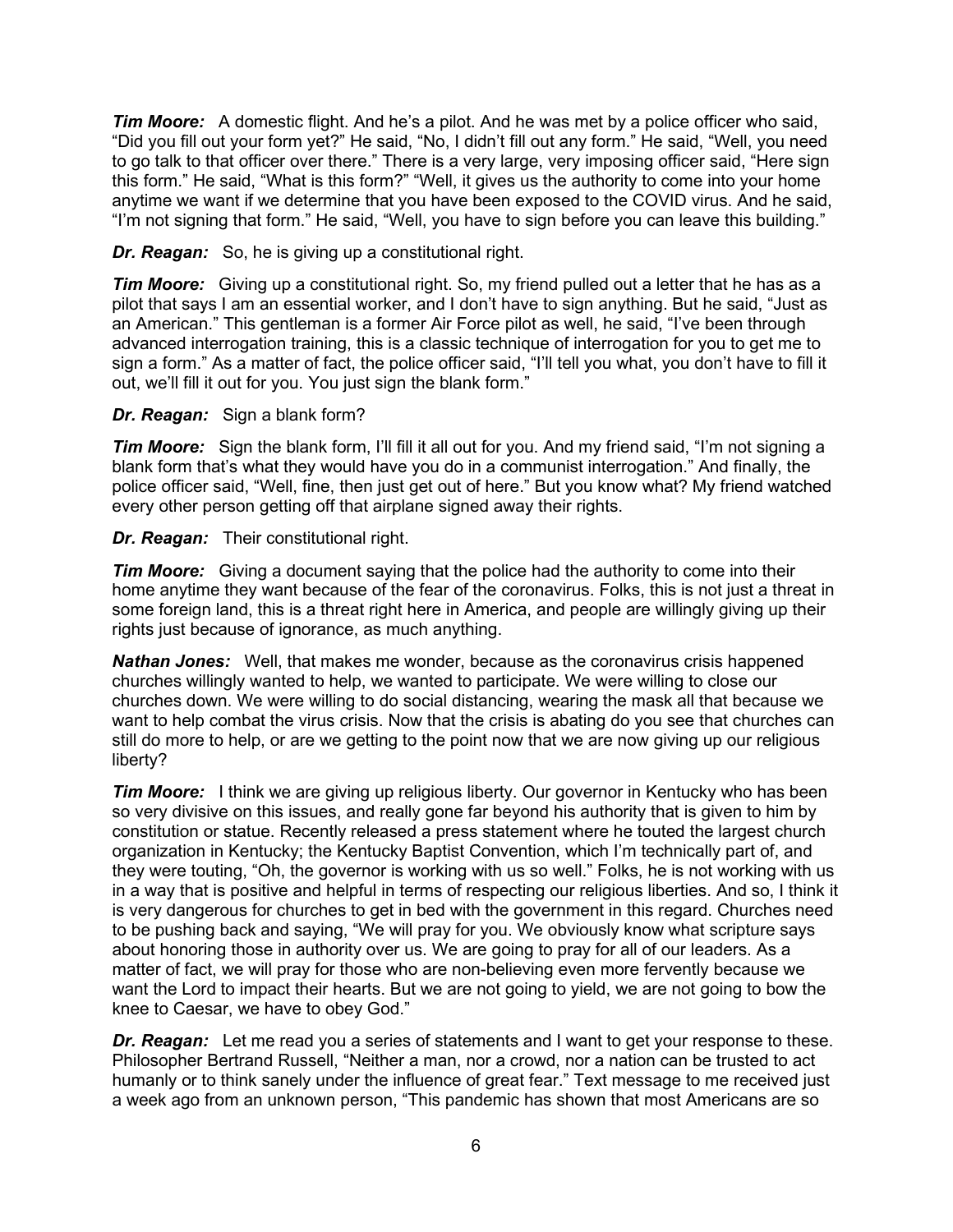afraid of dying, that they are willing to quit living." Ben Franklin, "Those who would give up essential liberty to purchase a little temporary safety, deserve neither liberty, nor safety." Thomas Jefferson, "He who gives his freedom for safety gets none of them." Syndicated columnist Mychal Massey, "The fact that we are all going to die escape the masses, out of fear that they are going to die." Mychal Massey again, this is a black columnist, "We have been confronted with municipal tyranny that has not been witnessed since the days of the Jim Crow South." Speaking of course when civil liberties of negros were ignored and denied.

*Tim Moore:* I think we forget our own heritage as Christians especially in even in this country. We think we you know we study history, but we forget lessons that have been handed down to us. Samuel Rutherford he was a pastor in England, he wrote a book called, "Lex, Rex" which stated very unequivocally that the law should be king, and that the king himself does not trump the laws that are on the books, and the statues that have been legally passed forward. And of course, this was very offensive to the king at the time who wanted to be a tyrant in England.

#### *Dr. Reagan:* To say the least.

*Tim Moore:* Yes, so he was going to put to death this pastor; he was called home by the Lord before they could execute him. But this was treasonous talk to think that even a king would be subject to the law. And yet today, we have these who are in authority who are saying, "Well, my order trumps the law." You know folks, governors don't have the authority to make laws, and yet, oftentimes if you read in the paper even police who say, "Well, we are just doing what the law says." No, you are doing what a governor ordered, which is not the same as a law that passed through a legislative body and was enacted according to our own constitutional authority. And so, these governors are already trying to trump the laws that are on the books.

*Nathan Jones:* Wasn't it Rahm Emanuel, the former mayor of Chicago said, "To never let a crisis go to waste." And it seems they are using that to take control.

*Tim Moore:* Not only Rahm Emanuel, Hillary Clinton advised right now that they should take advantage of this crisis to foist progressive and liberal policies, socialistic polices on America.

*Dr. Reagan:* You know it seems to me like that we could have handled this whole pandemic in a different way.

#### *Nathan Jones:* Absolutely.

*Dr. Reagan:* And that is for example focusing on those who are ill, focusing on those the elderly, and those in nursing homes.

*Tim Moore:* The at risk population.

*Dr. Reagan:* Yes, taking good care of them. And telling everybody else to just appeal to their common sense, to wear a mask, to engage in social distancing. To not take unnecessary risk and that sort of thing. But it was like, no, you are too stupid. We are going to tell you what to do and we are going to close down America. You know, Tim, I believe, I believe with all my heart that the economic result of this is going to be worse than the pandemic itself.

*Tim Moore:* In Kentucky we are now nation leading. We had very, very, low unemployment three months ago.

#### *Dr. Reagan:* Yeah.

*Tim Moore:* Just like that rest of the nation. As of the last report about week ago, Kentucky has over 33% unemployment.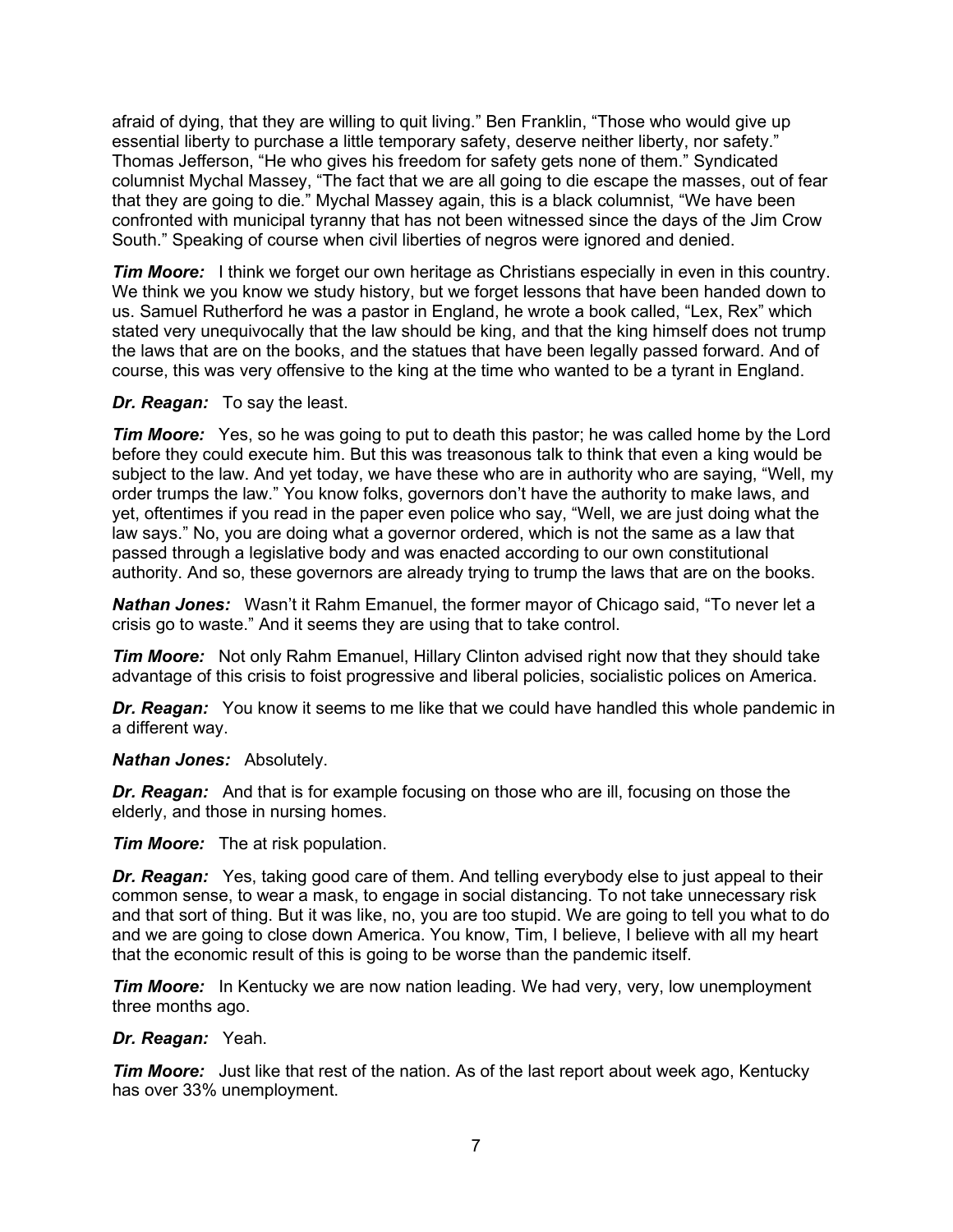#### *Nathan Jones:* Thirty-three!

*Dr. Reagan:* This is Depression Era.

*Tim Moore:* That is greater than Depression Era. And yet, there are people who are still deluded. We had somebody respond on a social media post regarding our governor again, Governor Randy Beshear saying, "Govern me Daddy." And that was not a skeptical post; that was an adult human being saying, "I just want someone else to tell me what to do."

*Dr. Reagan:* Just have the government tell me what to do.

*Tim Moore:* "And to take care of me because…"

*Dr. Reagan:* And boy, there are people who would love to do that.

*Tim Moore:* And certainly, they would.

*Nathan Jones:* Well, Tim what do churches do? Take for instance the governor of Illinois is saying that the year 2020 that we might not open any churches. When it gets to that point how is the church to respond? Are they to obey the governor, or are they just to open up?

*Tim Moore:* I think that churches and individual, let's go to an individual Christian. I think individual Christians need to demonstrate a great love for our fellow human beings. And so, we need to take care not to put them at risk. So, I'm often asked, "Should we wear a mask?" Well, if you go in a place where there are at risk people, wear a mask. If you think there is any chance that you would expose them. I would never wear a mask to protect me, but it is kind of like a doctor in an operating room, they are not wearing masks to protect themselves, they are wearing a mask to protect their patient. So, as Christians we should take every reasonable measure to protect those around us. But as a church we have a responsibility to give people the opportunity to come together and worship God. And in a time of great calamity that's when that encouragement, that fellowship is most important. Again, using some measures that are commonsensical but obviously never ceasing to worship.

*Dr. Reagan:* I mean the church can have at every entrance they can have a place where you can put alcohol on your hand, you can wear a mask, you can have social distancing, but you can still met.

**Tim Moore:** You can still meet. And that is exactly what the writer of Hebrews says, especially in the last days.

*Dr. Reagan:* And I think when you consider the fact our Constitution guarantees the free exercise of religion, that some churches need to stand up and take a stand and say, "We are going to meet."

*Tim Moore:* They certainly do.

*Nathan Jones:* This is hard on the pastors.

*Dr. Reagan:* We will honor, but we are going to meet.

*Tim Moore:* Well, it was churches, and it was pastors who were fomenting the push back against some of the tyrannical dictates of the king of England, leading up to our own revolution. A lot of people forget that Christians and people who are very fervent in their desire to worship freely in this country were the ones who said, "Enough."

*Dr. Reagan:* That's who came here, people looking for religious freedom.